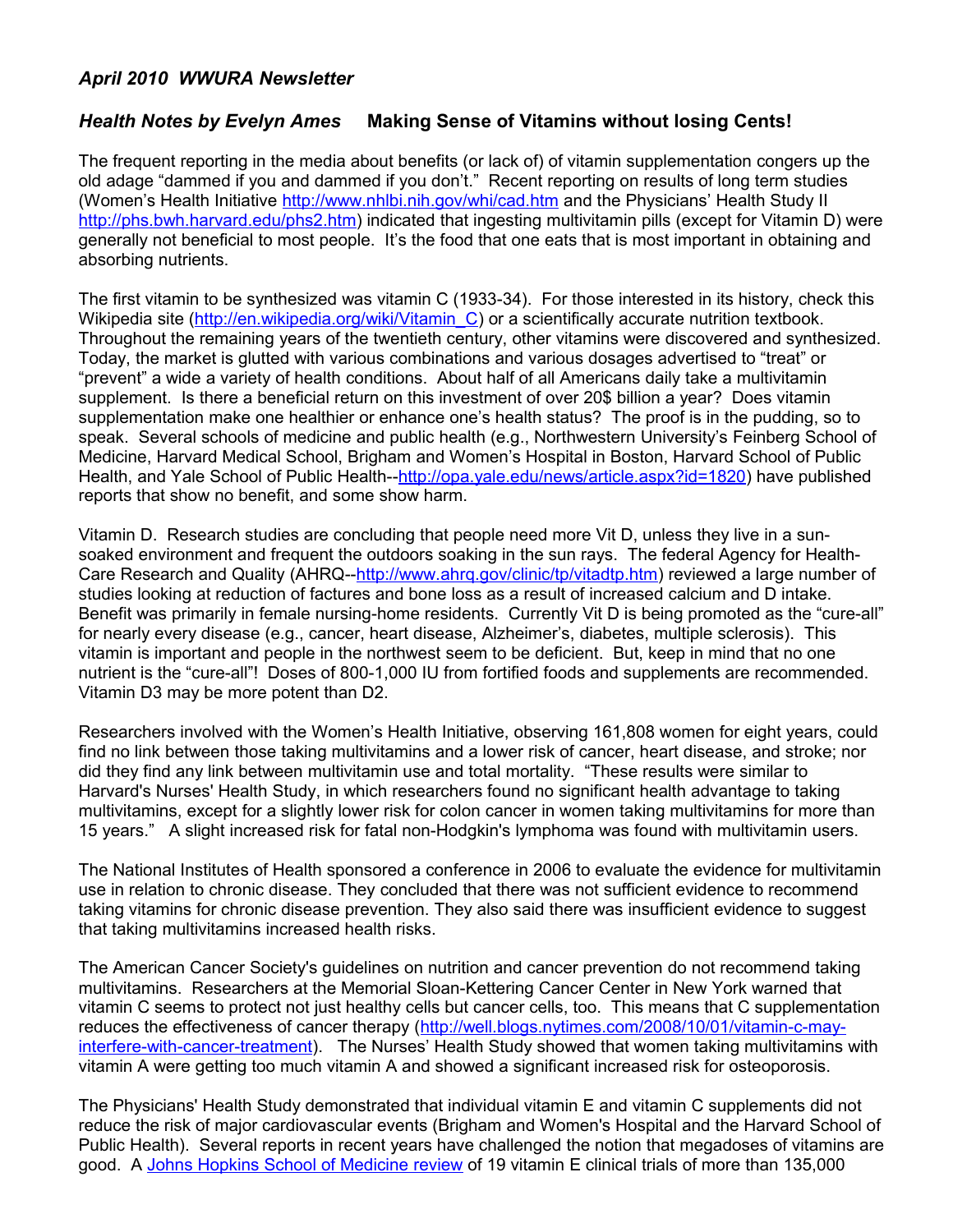people showed high doses of vitamin E (greater than 400 IUs) increased a person's risk of dying during the study period by 4%. Taking vitamin E with other vitamins and minerals resulted in a 6 percent higher risk of dying. [Another study of daily vitamin E](http://www.ncbi.nlm.nih.gov/pubmed/15769967) showed vitamin E takers had a 13 percent higher risk for heart failure.

Studies consistently show that ingesting multivitamins is not an effective strategy for improving one's health. Eating healthfully gives significant advantage over multivitamins. "A healthful diet means eating more fruits and vegetables; limiting animal fats, cholesterol, and sugar-laden and refined foods; and eating more whole-grain breads, unrefined cereals, nuts, and legumes. If you want better nutrition, put your money in these proven effective dietary methods (*Archives of Internal Medicine. 2009;169(3):294-304*).

Who may need multivitamins? Older adults may need vitamin B-12 supplements because they absorb less of this vitamin. People with problems absorbing nutrients such as those with celiac disease which can cause the villi in the intestinal tract to disappear, resulting in absorption problems, may need extra vitamins. Strict vegetarians often are quite low in B-12. One study showed vegans to have such low levels that they showed signs of brain atrophy. Supplements of vitamin C (500 mg), E (400 IU), betacarotene (15 mg), zinc oxide (80 mg), and copper (2mg) may slow the progression in people with early or moderate macular degeneration. People who are heavy alcohol drinkers, or smokers, or are on very low calorie-restricted diets are recommended to take vitamin supplements.

Concluding remark: Healthy people who eat enough calories from a varied diet do not benefit from multivitamin supplements. Save your cents for fun activities! Calories provide energy for the body, not vitamins!

For an updated explanation of the food pyramid for older adults, check out this site from Tufts University: [http://nutrition.tufts.edu/1174562918285/Nutrition-Page-nl2w\\_1203674431946.html](http://nutrition.tufts.edu/1174562918285/Nutrition-Page-nl2w_1203674431946.html)



## **Modified MyPyramid for Older Adults**